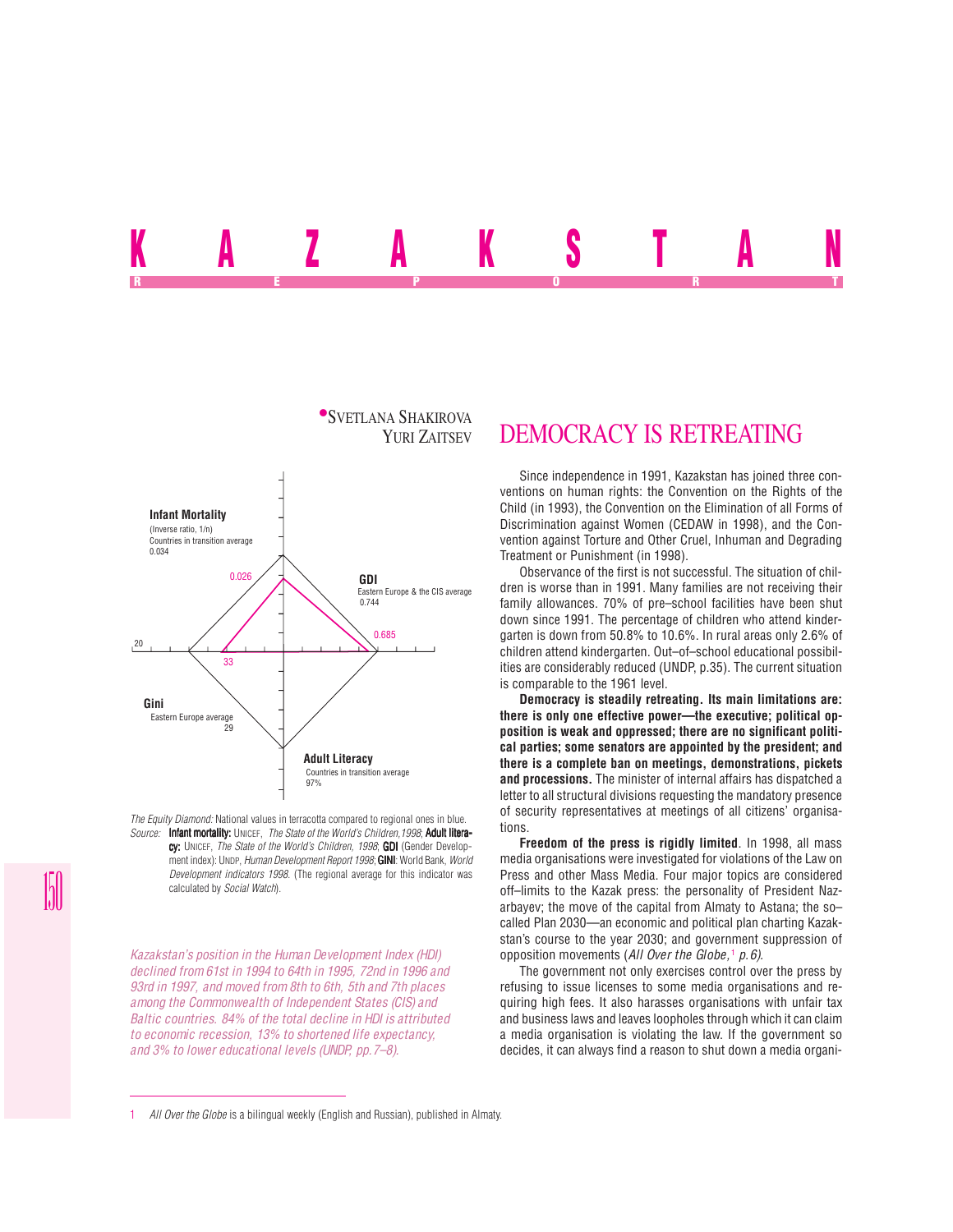sation. *(All Over the Globe*, p.6) Press freedom is being especially threatened during the campaign for presidential elections on January 10th 1999, which President Nazarbayev is expected to «win».

**Most independent media practice self–censorship to avoid clashes with the government, which owns the printing presses**. Some media organisations have moved their printing facilities to neighbouring Kyrgyzstan.

Freedom of political groups is restricted in practice and through contradictory laws. For example, the Law on Public Associations prohibits the activity of non–registered organisations, but simultaneously requires that organisations hold a general meeting before they can register. Political groups deemed by the government to be a threat to national security (eg, the Union of Cossacks of the Steppe Region) are out–lawed.

**Crying violations of human rights are taking place at the local level**. One example is the arrest and temporary detention of persons arriving from other former Soviet countries when they attempt to register with Kazakstan authorities as required by Kazak law. The reason given for their arrest is that they are not registered.

Regulations and decrees against corruption are regularly issued. Tax and customs employees are regularly transferred from one division to another. In mid–1998, a law was passed on Struggle Against Corruption in response to some cases of government corruption: the minister of Transport and Communications granted free use of the National Air Company at a cost of 2 million tenge (approx. USD 24 thousand); and an official in Akmolah district used state funds to renovate his private flat.

In an unprecedented event, six supreme court judges and five regional court judges were recently punished by the government for corruption. However, this will hardly reduce the scale and depth of corruption in the country. According to an evaluation of Kazakstan by western business, corruption is all–embracing at all levels.

**Power is being centralised. Top administrative positions are appointed by the president, the number of administrative districts has been reduced, and all important decisions are taken by the government only.**

The only initiative against centralisation–removal of the capital to Astana–has changed the geographical location of power only, isolating the government from populous regions and from opposition, which is in Almaty.

#### POVERTY

The government has issued the Presidential Strategy–2030, with a priority task of reducing and eliminating poverty by 2030. The government's measures against poverty are not effective in practice.

The minimum wage is less than the cost of living and it is also less than unemployment benefits. According to official data, 43% of the population (39.8% urban and 46% rural) consume less than the minimum consumption basket.(UNDP, p.18)

Pensioners funds in the National Bank were depreciated 3 thousand times as the result of inflation and transition to a national currency. Pension reform raised the pension age, in spite of the shortage of working places **(the World Bank recommended raising the pension age in order to lower social expenditures as a condition for addition investment in Kazakstan).** The government has fixed the size of pensions at below the minimum consumption basket and it no longer guarantees pension funds.

Payment of salaries and other budgetary items are several months in arrears. There is no control over payment of salaries. Recorded salary arrears in the business sector alone amount to USD 4.4 billion. Compared with 1996, real salaries corrected to include arrears declined almost 20% in 1997.

Apart from branch and regional differences, there are huge salary differences within enterprises. Management is paid 20 times or more what labour is paid (UNDP, p.15). The result is social stratification and disruption of the economy. The gap between rich and poor is growing. Although there is a new and growing middle class, it is still too numerically insignificant to give the «have–nots» a real sense of hope.

Government regulations have sharply reduced access by the majority of Kazakstan people to the main social services. Perhaps the only real anti–poverty measure that government is taking is the payment of family allowances to families with monthly incomes of less than USD 20 per family member.

**Still, the conditions for families in Kazakstan have critically worsened. Delays in payment of allowances for children have reached two years. In some towns, women have picketed at railways, demanding payment of the delayed allowances. Two of these women were taken to criminal court. Allowances for single mothers were cancelled in 1997.**

Production and sale of electric power, fuel and main municipal services were denationalised and transferred to foreign firms. As a result, utility bills grew to 100% of the average pension. The programme for allocation of state and municipal housing accommodation has been sharply reduced and access limited to state employees and parliamentarians.

The average life expectancy has dropped to 64.9 years. From 1990–1995, it dropped by 3.4 years to 59.7 years for men, and by 2.6 years to 70.4 years for women. (Report on the Status of Women, p. 88)

**The government does not cooperate with NGOs in their activities against poverty. There is a paragraph in the Constitution of 1995 forbidding financial aid to NGOs.** Tax privileges are available to five organisations only, including an organisation of disabled people, the Red Cross Society and the union of veterans of war in Afghanistan. Tax exemptions for charitable organisations are limited to 2%. NGOs have not participated in the elaboration of policy on poverty alleviation.

### WHAT ABOUT THE OTHER COMMITMENTS?

Full employment is not a government priority. Government policy on job creation and unemployment reduction can hardly be called logical. In his annual message to the nation on September 30th 1998, president Nazarbayev again promised measures to reduce unemployment. In particular, he offered a wide–scale pro